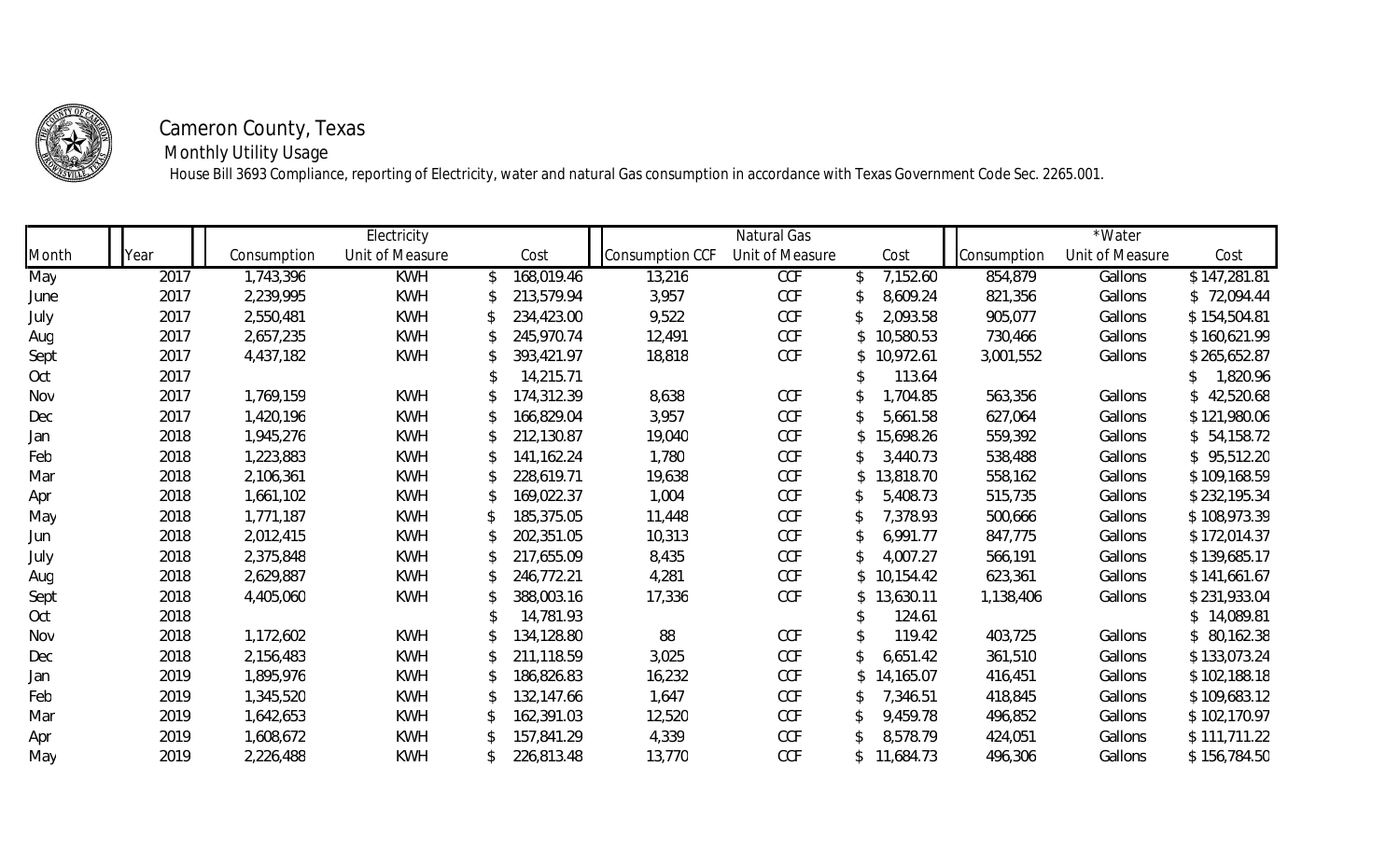

## **Cameron County, Texas**

 **Monthly Utility Usage**

House Bill 3693 Compliance, reporting of Electricity, water and natural Gas consumption in accordance with Texas Government Code Sec. 2265.001.

|       |      |             | Electricity     |    |            |                 | Natural Gas     |              |           |             | *Water          |              |
|-------|------|-------------|-----------------|----|------------|-----------------|-----------------|--------------|-----------|-------------|-----------------|--------------|
| Month | ′ear | Consumption | Unit of Measure |    | Cost       | consumption CCF | Unit of Measure |              | Cost      | consumption | Unit of Measure | Cost         |
| Jun   | 2019 | 2,044,582   | KWH             |    | 179,962.67 | 8,793           | CCF             | $\mathbb{S}$ | 5,784.14  | 565,122     | Gallons         | \$129,331.34 |
| July  | 2019 | 2,508,940   | KWH             |    | 223,146.97 | 9,446           | CCF             |              | 6,478.95  | 807,344     | Gallons         | \$176,559.82 |
| Aug   | 2019 | 2,728,946   | KWH             |    | 236,854.71 | 3,537           | CCF             |              | 5,792.04  | 7,533,255   | Gallons         | \$185,541.46 |
| Sept  | 2019 | 5,789,077   | KWH             |    | 445,903.80 | 18,144          | CCF             |              | 14,265.91 | 12,464,504  | Gallons         | \$233,651.53 |
| Oct   | 2019 |             |                 |    | 11,951.52  |                 |                 |              | 136.56    |             |                 | \$24,487.32  |
| Nov   | 2019 | 1,838,456   | KWH             |    | 163,796.54 | 92              | CCF             |              | 146.55    | 10,850,070  | Gallons         | \$113,133.29 |
| Dec   | 2019 | 1,495,816   | KWH             |    | 149,361.61 | 2,451           | CCF             |              | 6,195.90  | 10,963,661  | Gallons         | \$127,844.24 |
| Jan   | 2020 | 2,046,247   | KWH             |    | 217,593.62 | 898,024         | CCF             |              | 14,057.24 | 36,957,478  | Gallons         | \$138,921.28 |
| Feb   | 2020 | 1,954,330   | KWH             |    | 199,587.06 | 2,088           | CCF             |              | 6,237.81  | 11,740,506  | Gallons         | \$123,940.51 |
| Mar   | 2020 | 1,794,975   | KWH             |    | 181,042.68 | 3,961           | CCF             |              | 7,186.39  | 28,256,761  | Gallons         | \$133,598.23 |
| Apr   | 2020 | 1,278,189   | KWH             |    | 118,895.78 | 3,353           | CCF             |              | 6,826.03  | 17,931,922  | Gallons         | \$137,300.23 |
| May   | 2020 | 2,254,402   | KWH             |    | 204,026.68 | 12,138          | CCF             |              | 7,102.25  | 11,502,178  | Gallons         | \$137,892.62 |
| Jun   | 2020 | 1,905,853   | KWH             |    | 168,414.35 | 308             | CCF             |              | 2,839.41  | 22,775,799  | Gallons         | \$157,969.87 |
| July  | 2020 | 2,834,161   | KWH             |    | 260,072.78 | 4,155           | CCF             |              | 7,253.05  | 20,590,393  | Gallons         | \$178,688.20 |
| Aug   | 2020 | 2,525,715   | KWH             |    | 204,980.58 | 9,119           | CCF             |              | 6,279.66  | 15,361,702  | Gallons         | \$119,187.24 |
| Sept  | 2020 | 5,211,887   | KWH             |    | 385,906.47 | 3,824           | CCF             |              | 12,772.42 | 21,511,905  | Gallons         | \$333,647.58 |
| Oct   | 2020 | 277,972     | KWH             |    | 12,780.53  | 8,881           | CCF             |              | 152.15    | 4,283,510   | Gallons         | \$77,843.87  |
| Nov   | 2020 | 1,992,998   | KWH             |    | 176,217.80 | 2,064           | CCF             |              | 5,204.30  | 12,645,890  | Gallons         | \$120,131.26 |
| Dec   | 2020 | 1,901,450   | KWH             |    | 177,490.69 | 4,727           | CCF             |              | 10,184.55 | 10,518,682  | Gallons         | \$124,967.97 |
| Jan   | 2021 | 1,763,226   | KWH             |    | 163,144.64 | 4,111           | CCF             | S.           | 11,515.07 | 6,500,568   | Gallons         | \$117,580.44 |
| Feb   | 2021 | 1,524,700   | KWH             |    | 137,612.46 | 2,798           | CCF             |              | 5,137.37  | 11,400,479  | Gallons         | \$119,531.07 |
| Mar   | 2021 | 2,005,694   | KWH             |    | 169,987.21 | 3,341           | CCF             |              | 12,184.34 | 10,100,637  | Gallons         | \$133,325.48 |
| Apr   | 2021 | 2,028,143   | KWH             |    | 173,556.58 | 3,884           | CCF             |              | 7,324.25  | 11,088,778  | Gallons         | \$175,856.40 |
| May   | 2021 | 2,024,866   | KWH             |    | 165,625.17 | 3,662           | CCF             |              | 7,547.42  | 12,446,557  | Gallons         | \$135,588.61 |
| Jun   | 2021 | 1,648,048   | KWH             | S. | 147,402.93 | 3,216           | CCF             | P.           | 4,588.70  | 14,787,253  | Gallons         | \$151,229.66 |